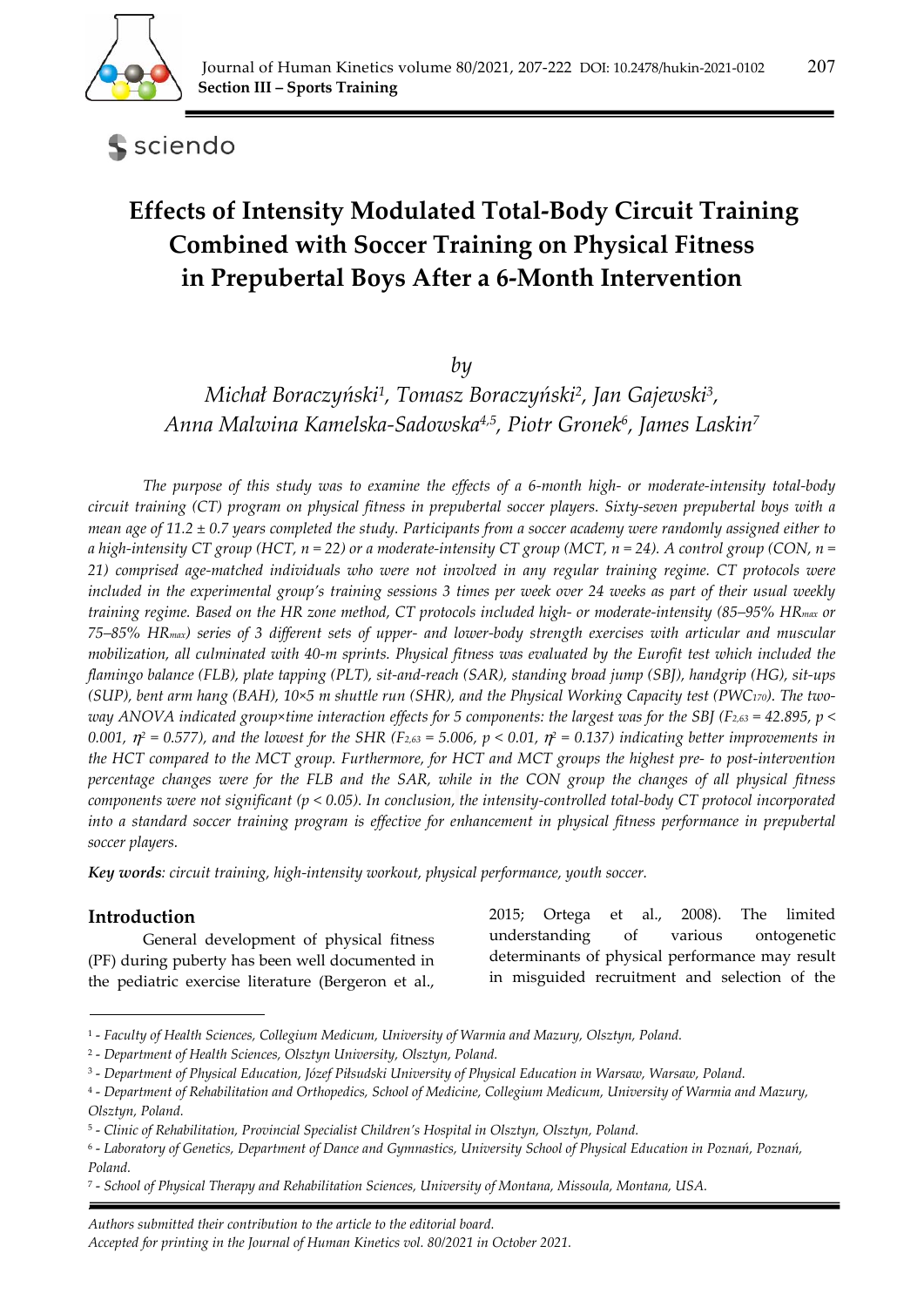youth for particular sports. Systematic control of PF variables is the basis for the implementation of an effective training program for all athletes including soccer players (Helgerud et al., 2001; Milanović et al., 2013; Váczi et al., 2013). As participation in soccer continues to grow and becomes increasingly competitive with everincreasing physical demands, baseline PF of soccer players has become critical to success (Stølen et al., 2005). Research into the cross-section between PF and the demands of soccer matchplay has identified a number of key physical capacities which include: maximal aerobic uptake, lower limb power, maximal sprinting speed and repeated-sprint performance (Buchheit et al., 2010; Hoff and Helgerud, 2004; Milanović et al., 2013). Others, looking at soccer skill development, have found that overall strength, power, speed, agility, balance, stability, flexibility and cardiovascular endurance are important and suggested that physical conditioning of soccer players is a complex process which should start at young age (Peñailillo et al., 2016; Stratton et al., 2004). In childhood and adolescence, PF variables may also be important in the context of talent identification. Due to the plethora of factors involved in the development of a prospective player, talent selection is a complicated and uncertain procedure. However, without a doubt, this process must involve the examination of PF of youth players in a number of soccer-specific and non-specific performance tests. Given the clear relationship between PF and the performance level that has been reported in elite soccer players, the investigation of the systematic control of various PF components in youth athletes is an important issue in sport science.

A number of measures are commonly used to monitor soccer players' adaptation to training and evaluate possible changes in PF levels. While in professional soccer the dominant measures of PF are focused on the assessment of soccer-specific performance including monitoring of hematological/endocrine variables, perceptual fatigue responses and a number of HR-derived indices (i.e., exercise HR [HRex], HR recovery [HRR] and HR variability [HRV]) (Buchheit et al., 2012), in younger athletes physical performance variables are of great importance (Milanović et al., 2013; Phillipaerts et al., 2006). It is the consequence of enhanced PF of even younger

athletes which has driven the need to optimize the effectiveness of training and the modification of the existing models of training for children and youth.

Among the variety of training methods, circuit-training (CT) is a common training modality because of time efficiency and lighter loads typically implemented in such a program (Taskin, 2009). Free-weight circuit training is a combination of many multi-stimulating and multi-joint exercises performed consecutively, with very short or no rest in between, designed to improve body composition, functional fitness and cardiovascular endurance (Boone and by Design, 2011; Chtara et al., 2008; Taskin, 2009). CT which includes gradual changes in the training schedule, is effective in maintaining training-induced adaptation (Chtara et al., 2008). Intensity is often considered as the essential component of any exercise intervention; therefore, monitoring the intensity would provide an objective measure of the extent to which participants complied with a given prescribed exercise dose (Taylor et al., 2015). Moreover, several studies have documented that exercise intensities for prepubertal children must be higher than those for young adults, requiring heart rates of 170–180 beats per minute or approximately 80–85% of the maximal heart rate, for training adaptations to be realized (Baquet et al., 2003). Thus, we assumed that a long-term (24 weeks) regular soccer training program supplemented with relatively novel functional training involving high-intensity CTbased activities would elicit greater changes in physical performance than regular soccer training supplemented with higher volume, but lower intensity CT. We believed that the systematic incorporation of a complementary set of highintensity multi-mode activities could be a viable and appropriate approach to increase overall energy expenditure levels and as a consequence would result in greater training-induced adaptation in PF.

In soccer there are numerous training protocols with different work-to-rest ratios, order of loading and distribution of exercise intensity. Due to different physiological responses and athletic performance effects these multiple protocols evoke, we believed that high-intensity CT combined with regular soccer training might lead to synergistic improvements and better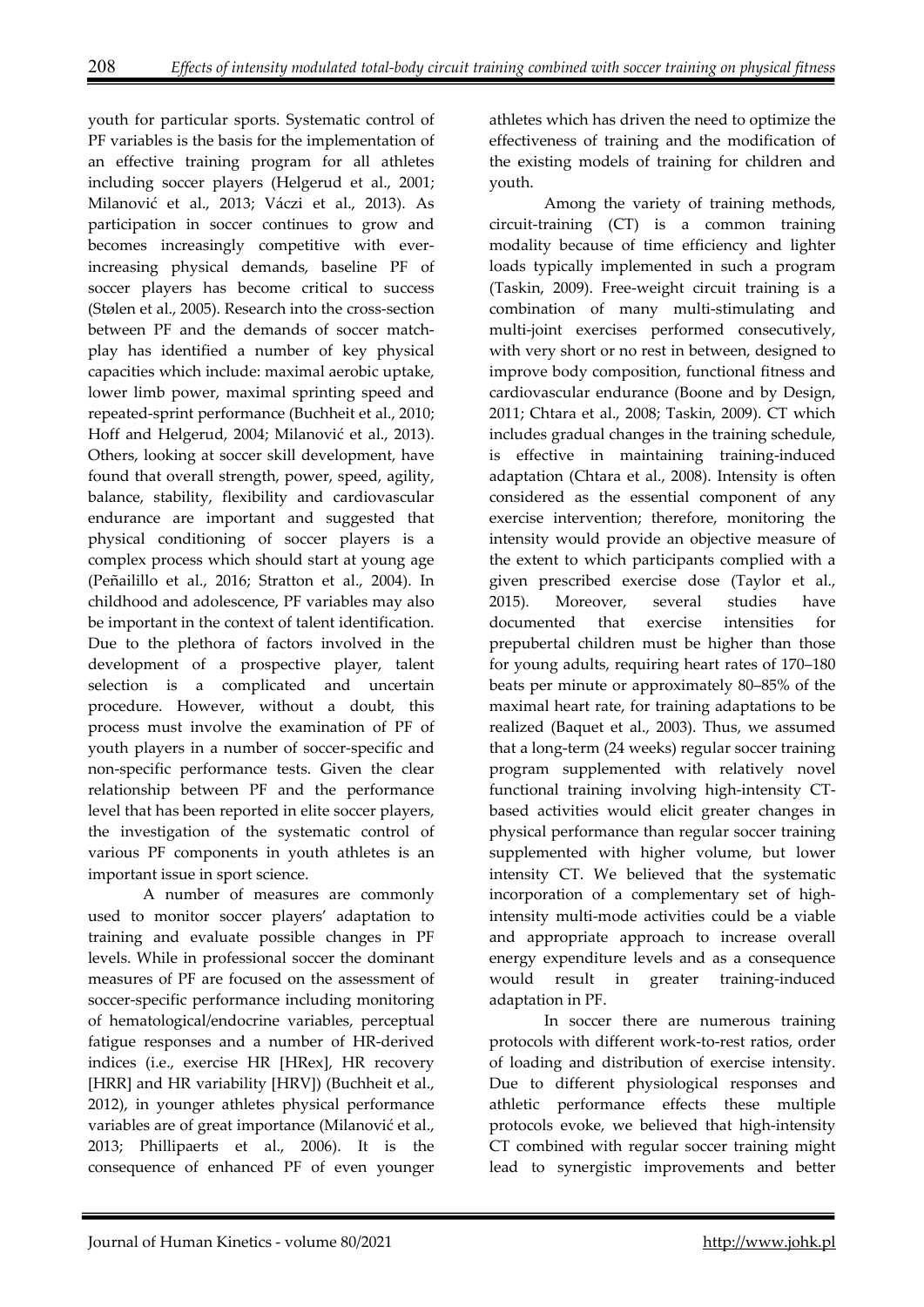physical performance compared to typical CT of lower intensity combined with the same regular soccer training regime. This issue, to the best of our knowledge, has not yet been investigated in detail and long-term intervention (6 months or longer) in prepubertal soccer players.

Therefore, the aim of the present study was to compare the effects of 6-month highintensity versus moderate-intensity total-body circuit-training combined with regular soccer training on the development of several nonsoccer-specific physical fitness variables in prepubertal soccer players.

# **Methods**

# *Participants*

Sixty-seven prepubertal boys aged 11.2 ± 0.7 years were recruited for this study. The sample comprised 46 soccer players involved in a comprehensive soccer training program at the time of the study and 21 untrained controls. Soccer players had at least 3 years of similar training experience prior to the onset of the study at the NAKI Sports Training Facility in Olsztyn, Poland. The inclusion criteria for all participants were: a) good health status, b) prepubertal or Tanner stage I, c) no recent severe lower extremity injury, d) body mass index below the cut-off point (age-appropriate threshold value between normal body mass and overweight) (Cole et al., 2007), e) healthy cardiometabolic profile (estimated VO<sub>2max</sub> > 42 mL∙kg-1∙min–1 according to international criterion-referenced standards) (Tomkinson et al., 2018). After baseline measurements, soccer players who participated in the comprehensive **training** program, were randomly assigned to either a complementary combined high-intensity CT group (HCT,  $n = 22$ ) or a moderate-intensity CT group (MCT,  $n = 24$ ). Both training groups were asked to refrain from any other forms of physical training during the study. The control group (CON,  $n = 21$ ) consisted of healthy, agematched individuals who were not involved in any regular physical activity other than their required 45-min PE classes (3 h×wk-1). The detailed physical characteristics, calendar and training age of the study samples are summarized in Table 1.

The study design was approved by the Olsztyn University Review Board and conducted according to the guidelines and recommendations of the Declaration of Helsinki (2013) and following the European Community's guidelines for Good Clinical Practice (111/3976/88 of July 1990). Additional approval for testing was provided by NAKI Sports Training Facility officials. Parents or legal guardians of participants were informed about the purpose and procedures of the study and written consent was obtained prior to enrollment in the study.

# *Study design*

A randomized parallel three-group, prospective and controlled design was adopted. Baseline anthropometric, body composition and PF measurements (pre-training) were conducted 2 days before the experimental groups began their comprehensive soccer training program. During the 6-month intervention, both groups of youth soccer players, while participating in the same training program, also engaged in either high- or medium-intensity CT during the 90-min training session. The two experimental groups were compared with the matched control group. All of the study participants were evaluated using a battery of nine physical fitness components prior to the 6-month training program and again at the completion of the program. The study was carried out in 2018, between January and June. Only players who attended at least 85% of the training sessions and completed both pre- and post-testing trials were included in data analysis. Testing of each group was performed on separate occasions and integrated into the weekly training schedule of participants.

# *Comprehensive Soccer Training Program*

The training program completed by all athletes was based on the methodological and organizational guidelines developed by the Polish Soccer Association for youth soccer (Warsaw, 2010). This program encompassed a training method aimed at improving general physical fitness (primarily speed and coordination abilities) and basic skills. Each training session consisted of a warm-up which included a set of dynamic/ballistic exercises (i.e., slow runs with changes of direction, coordination, jumps), integrating game-specific actions (~20 min). The main training phase included skill drills at various intensities, targeted drills (e.g. dribbling and passing), small-sided games in multiple variations and  $2 \times 15$  min of continuous play. The cool-down consisted of static stretching exercises of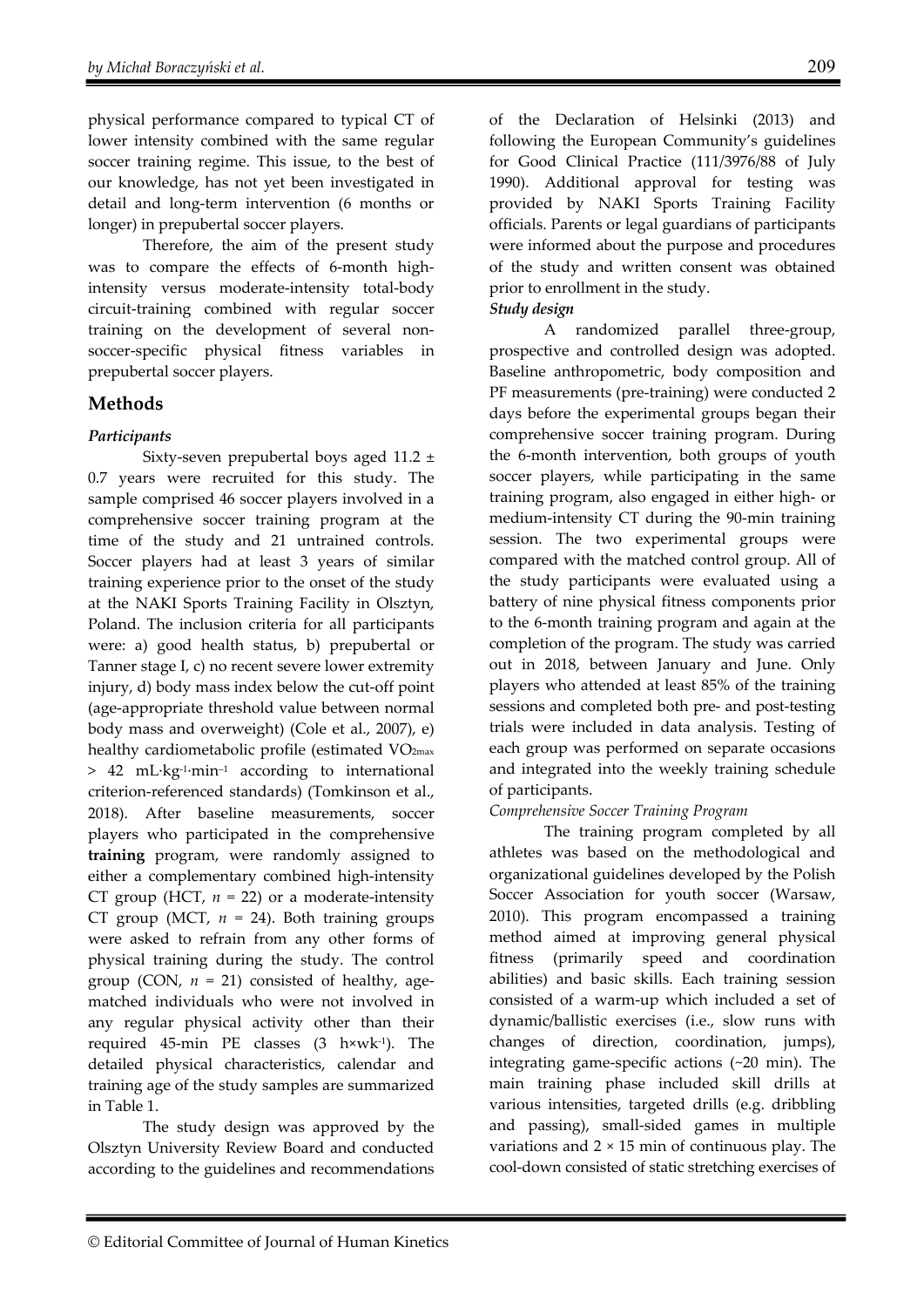lower extremities. These training sessions took place 3 times per week (Monday, Wednesday, Friday; [1.5  $h \times d^{-1/3}$   $d \times wk^{-1}$ ]) and lasted approximately 90 min. In total, soccer players completed 72 training sessions with total duration of 108 h 25 min. All athletes belonged to and trained with the same club.

# *Circuit training protocols*

In addition to the comprehensive soccer training program, players participating in this study included a CT component into their thrice weekly training sessions. Immediately after the warm-up and prior to the main training phase, those in the HCT and MCT groups completed the intensity-modulated sets of multi-mode exercises or CT, which we believed would enhance their development of speed, muscular strength, endurance and power, coordination, flexibility and cardio-respiratory fitness. Training was conducted on an indoor synthetic grass pitch to maintain standardized environmental conditions (mean  $\pm$  SD temperature of 21  $\pm$  0.6°C, relative humidity 42–44%) and included 3 sets of 9 upperand lower-body strength exercises with articular and muscular mobilization, culminated with 40-m sprints. Each exercise was shown, to demonstrate proper technique. Participants performed CT protocols according to the description provided in Table 2.

CT exercises were interspersed with 2-min inter-set rest intervals. Total time for the CT phase in the HCT group was 19 min with a 1:1 ratio of high-intensity effort and active recovery (slow walking). Total time for the CT phase in the MCT group was 28 min with a 2:1 ratio of moderateintensity effort and passive recovery. This work recovery pattern was strictly followed by participants.

Table 3 presents detailed characteristics of exercises performed during CT in HCT and MCT groups. The exercises were chosen based on data collected in pre-intervention groups with prepubertal and adolescent boys.

# *Quantifying physical training loads*

To measure the internal training load (TL) we applied the HR zone method, i.e., integrated volume and intensity relative to four exercise zones (Casamichana & Castellano, 2010). Exercise intensity during CT was supervised by investigators and team coaches using a long-range telemetry system (Polar Team2 Pro System, Polar

Electro Oy, Kempele, Finland). This system enabled real-time exercise-intensity monitoring and exercise intensity was expressed as a percentage of the maximal heart rate (%HRmax). HR data were collected and recorded every 5 s. Exercise intensity was modulated based on agepredicted HRmax values, calculated for each participant using the formula  $208 - 0.7 \times age$ (Tanaka et al., 2001). According to previous research this formula is appropriate for prediction of HRmax in children and adolescents (Mahon et al., 2010). The estimated HRmax values were used as reference values for the quantification of HR values observed during each CT phase and to define four intensity zones (<75% HRmax, 75–84% HRmax, 85–89% HRmax, and >90% HRmax). We quantified the time spent within each intensity zone during the CT phase, as well as the %HRmax and percentage of the mean heart rate (%HRmean).

 Total exercise time (work and recovery) across the CT phases during the 6-month period in HCT and MCT groups was 1368 and 2016 min, respectively. Participants were instructed to modify the intensity of each exercise by adjusting the speed of movement. Investigators monitored and recorded each participant's HR and confirmed that the exercise intensity goals were met.

# *Measurements*

# *Chronological age and maturational status*

Chronological age was calculated as the difference between the date of birth and the date when the first testing session was conducted. The maturational status of participants was determined using the modified version of the Pubertal Maturational Observational Scale (PMOS, Davies and Rose, 2000). The PMOS utilizes parental questionnaires and investigator observations of eight secondary sex characteristics to classify individuals into four pubertal categories (pre-pubertal, early pubertal, pubertal, post-pubertal) which was used to affirm our participants could be classified as prepubertal (equivalent to Tanner stage 1).

*Anthropometry and body composition* 

All participants were assessed for anthropometric and body composition measures using standardized procedures recommended by the International Biological Program (IBP) standards. Body height (BH) in cm, body mass  $(BM)$  in kg, body mass index  $(BMI)$  in kg/m<sup>2</sup>, and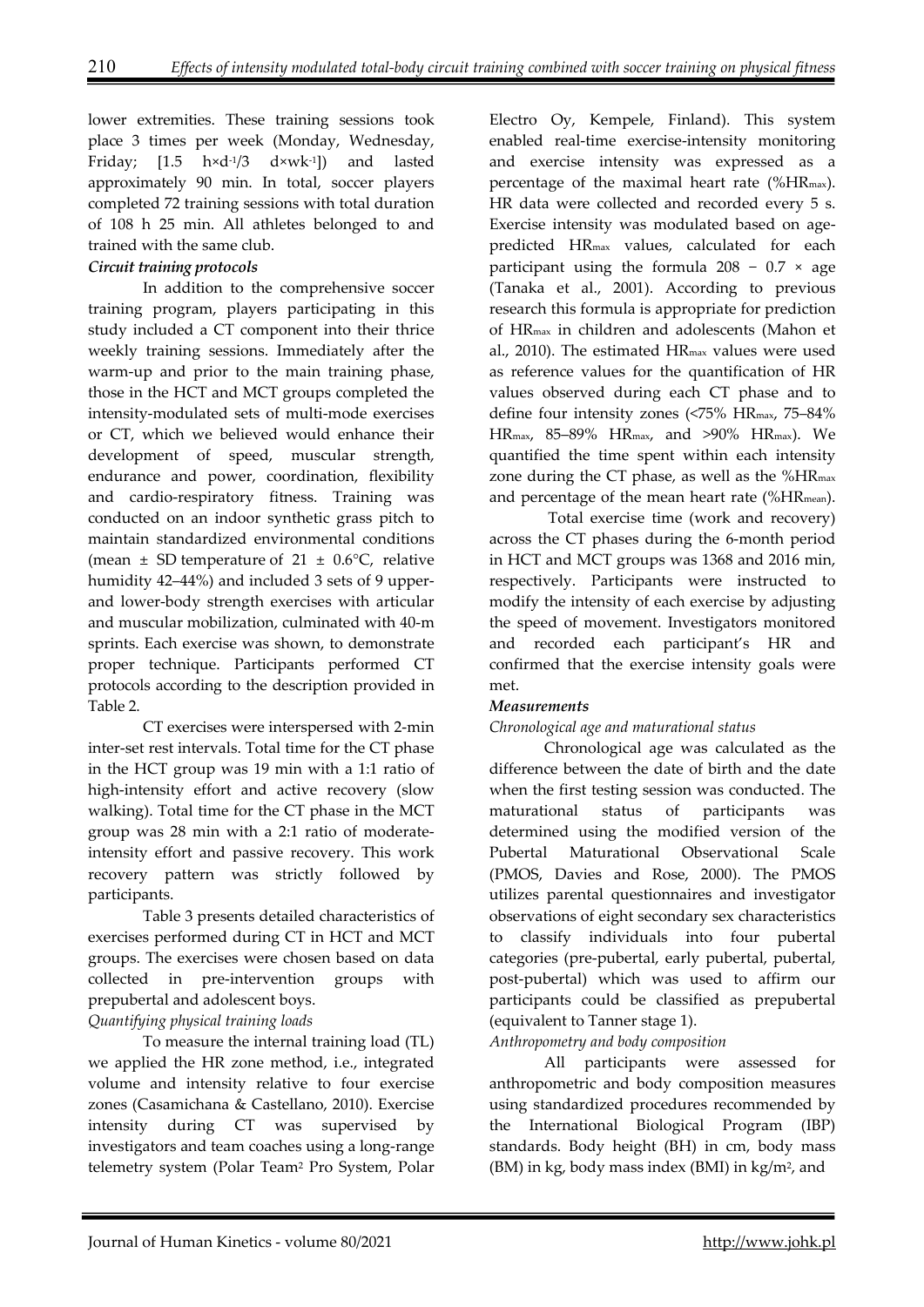total body fat (BF) in % were evaluated. Body height was measured with a calibrated WB-150 stadiometer (Tryb-Wag, Poland) with accuracy to 0.1 cm. Body mass accurate to 0.1 kg was measured with a standard scale utilizing a portable balance. The body mass index was calculated as body mass in kg divided by body height in m squared (kg/m2). Percent body fat accurate to  $\pm$  2% was measured with a MC-780U Multi Frequency Segmental Body Composition Analyzer (Tanita Corporation, Tokyo, Japan) via bioelectric impedance analysis. Standardized BIA measurements have been accepted clinically for routine use in healthy paediatric populations (Brantlov et al., 2017).

## *Physical fitness*

All participants were tested on the same day prior to the first training session and after the final session. Participants were asked not to engage in any high-intensity exercise for 72 hours before the evaluations. All participants were familiarized with the tests during a practice session prior to the initial testing day to avoid the learning effect and to be informed about pre-test instructions.

Physical fitness was determined by administering a battery of nine tests included in the Eurofit test of physical fitness (Council of Europe, 1993). The Eurofit items included the flamingo balance (FLB), plate tapping (PLT), sitand-reach (SAR), standing broad jump (SBJ), handgrip (HG), sit-ups (SUP), bent arm hang (BAH), and 10×5 m shuttle run (SHR) tests. Considering non-specific assessment a submaximal cycle ergometer test, i.e., Physical Working Capacity (PWC170 test) was used to evaluate cardio-respiratory fitness (CRF). The Eurofit tests demonstrate very good test-retest reliability and good criterion validity for tests where appropriate criterion measures have been identified (Ruiz et al., 2011; Tomkinson et al., 2018). Figure 1 presents all tests to illustrate their procedures.

To minimize the influence of muscular fatigue and energy expenditure during the tests, the Eurofit test has a preestablished test item sequence and mandatory recovery time between each of the test. The Eurofit test battery was conducted in accordance with the original organizational and methodological description established by the European Council (1993).

## *Statistical Analysis*

Descriptive statistics (means – *M*, standard deviations – *SD*) were calculated for all variables. The distribution of the data set in each group was screened for normality using the Shapiro–Wilk test. Due to the different sample sizes of the three groups, the Levene's test was applied to confirm the homogeneity of variance. A two-way mixed model analysis of variance (ANOVA) for repeated measures was used to test for main and interaction effects of the group (levels: HCT, MCT and CON) and timing of measurement (levels: pre-intervention, post-intervention) for each outcome variable independently. When a significant main and interaction effect was found, the Tukey's *post hoc* test was applied to determine the level of significance of differences for the group means. The effect size (ES) was estimated by partial eta square  $(\eta^2 p)$ . The interpretation of effect sizes was based on benchmarks established by Cohen (1988): 0.01 (small effect), 0.06 (medium effect) and 0.14 (large effect). The criterion for significance was set at  $p < 0.05$ . All statistical calculations were made using the STATISTICA™ v. 10.1 software package (StatSoft Inc., USA) and Office Excel 2010 (Microsoft Corporation, USA).

# **Results**

# *Trial adherence*

One participant from the HCT group dropped out of the trial after week 11, having attended every session up to that point. Thirtynine participants completed all 72 sessions. All the participants met the required 85% attendance rate. Typical reasons for participants' absence from training sessions were illness and/or lower extremity injury.

Body height, body mass, and the body mass index did not differ between the groups at baseline. The only significant difference was observed for BF% between the HCT and CON groups ( $p < 0.05$ ). However, by month 6 body mass and percent body fat were significantly lower ( $p < 0.05$ ) in the HCT and MCT groups compared to the CON. No significant differences  $(p > 0.05)$  in body height and the body mass index were found for either the HCT, MCT or CON groups between baseline and after the 6-month training program. There were no significant differences ( $p > 0.05$ ) between HCT and MCT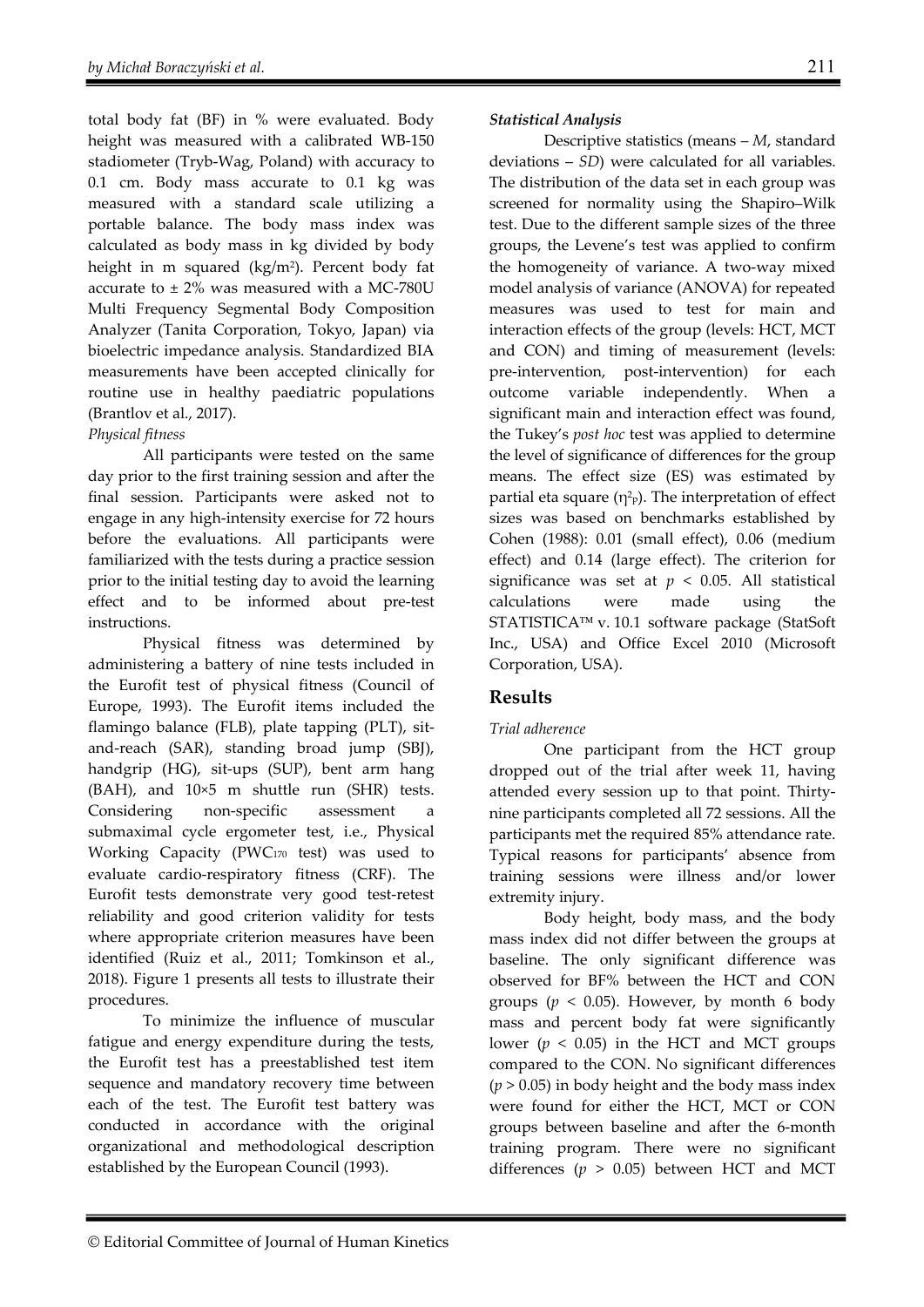groups in any somatic variables after the intervention.

## *Training load*

For between-group comparisons training-HR data were analyzed. Comparisons of the training intensity based on the HR zone method are presented in Table 4.

The predicted HRmax for the training groups was 199.2 beats∙min-1. During CT sessions the HRmean (beats∙min-1) in HCT and MCT groups was 171.4 ± 7.9 (86.0%HRmax) and 154.6 ± 7.1 (77.6%HRmax), respectively. This difference was statistically significant ( $p < 0.001$ ). Players from the HCT group performed CT at 85–89% HRmax 3 times longer and at >90% HRmax 4 times longer compared to the MCT group. The MCT group performed CT at <75% HRmax intensity zone for 50% of total exercise time while the HCT group only for 10.5%.

## *Physical fitness outcomes*

Statistical testing confirmed the normal distribution of the data set in each group and confirmed the assumption of homogeneity of variance between the groups for all variables.

There were no statistically significant differences between the training groups at baseline  $(p > 0.05)$ . However, HCT and MCT groups were significantly better compared to the CON group at the pre-intervention trial in most tests ( $p \leq 0.001 - 0.05$ ). The exception was no significant difference between the MCT and CON groups in the BAH  $(p > 0.05)$ . Table 5 provides descriptive statistics, pre- and post-intervention % changes, and main effects of physical fitness components between the training (HCT and MCT) and control (CON) groups.

From the two-way ANOVA, interaction effects of group×time for the five components of the Eurofit test were observed (partial eta squared ranged 0.137–0.577). The largest interaction effect was observed for the SBJ (F2,63 = 42.895, *p* < 0.001,  $\eta^2$  = 0.577 [large]) and the smallest for the SHR  $(F_{2,63} = 5.006, p < 0.01, \eta^2 = 0.137$  [medium]). In the absence of statistical significance for interaction effects, the two-way ANOVA yielded significant main effects for the group and time in the SAR (group:  $F_{2,63} = 3.766$ ,  $p = 0.029$ ,  $\eta^2 = 0.107$ ; time:  $F_{1,63}$  $= 21.212$ ,  $p < 0.001$ ,  $\eta^2 = 0.252$ ), SUP (group:  $F_{2,63} =$ 11.691,  $p < 0.001$ ,  $\eta^2 = 0.271$ ; time:  $F_{1,63} = 30.595$ ,  $p <$ 0.001,  $\eta^2 = 0.327$ ) and only for time in the BAH (time:  $F_{1,63} = 24.336$ ,  $p < 0.001$ ,  $p^2 = 0.279$ ). For both

training groups (HCT and MCT) the highest preto post-intervention changes expressed in percentage values were for the FLB (29.6% vs. 11.5%, respectively) and SAR (132.0% vs. 13.9%, respectively). However, the best SAR values were noted both at baseline and post-training in the MCT group. In general, all physical fitness components (except the SAR) were better at postintervention for the HCT than the MCT group, but also tended to improve in these groups throughout the evaluations.

For the training groups, participation in the 6-month training program resulted in varied changes in the measured absolute and relative CRF variables  $(p \lt 0.001)$ . The PWC170 was significantly higher for the HCT than for the MCT group at post-intervention. Figure 2 depicts that for the HCT group this variable increased substantially from pre- to post-intervention ( $p <$ 0.001; 12.4%) while in the MCT group, a statistically significant decrease was observed (*p* < 0.05). Most importantly, the interaction effect was significant (F<sub>2,72</sub> = 25.101,  $p < 0.001$ ,  $p<sup>2</sup> = 0.411$ [large]).

Figure 3 indicates changes of relative VO2max throughout the intervention. Post-hoc analysis showed that the HCT group maintained VO2max, but it decreased significantly from pre- to post-intervention in the MCT and CON groups (both  $p < 0.001$ ; 5.4% and 4.2%, respectively). Again, an interaction effect was found  $(F_{2,72} =$ 7.398,  $p < 0.01$ ,  $\eta^2 = 0.097$  [medium]).

# **Discussion**

In this study, we investigated whether modulations of exercise intensity during circuit training combined with soccer activity in the course of a 6-month intervention would enhance physical fitness in prepubertal boys involved in a comprehensive soccer training program. To the authors' knowledge, there are only two studies reporting the effects of a long-term training intervention (>24 weeks) in prepubertal soccer players (Boraczyński et al., 2019; Ferrete et al., 2014) and there has been no study including circuit training in this timeframe.

Generally, children and adolescents respond well to progressive and periodized training loads, thus circuit training may also be effective and applicative in soccer to induce training adaptation. It has been established that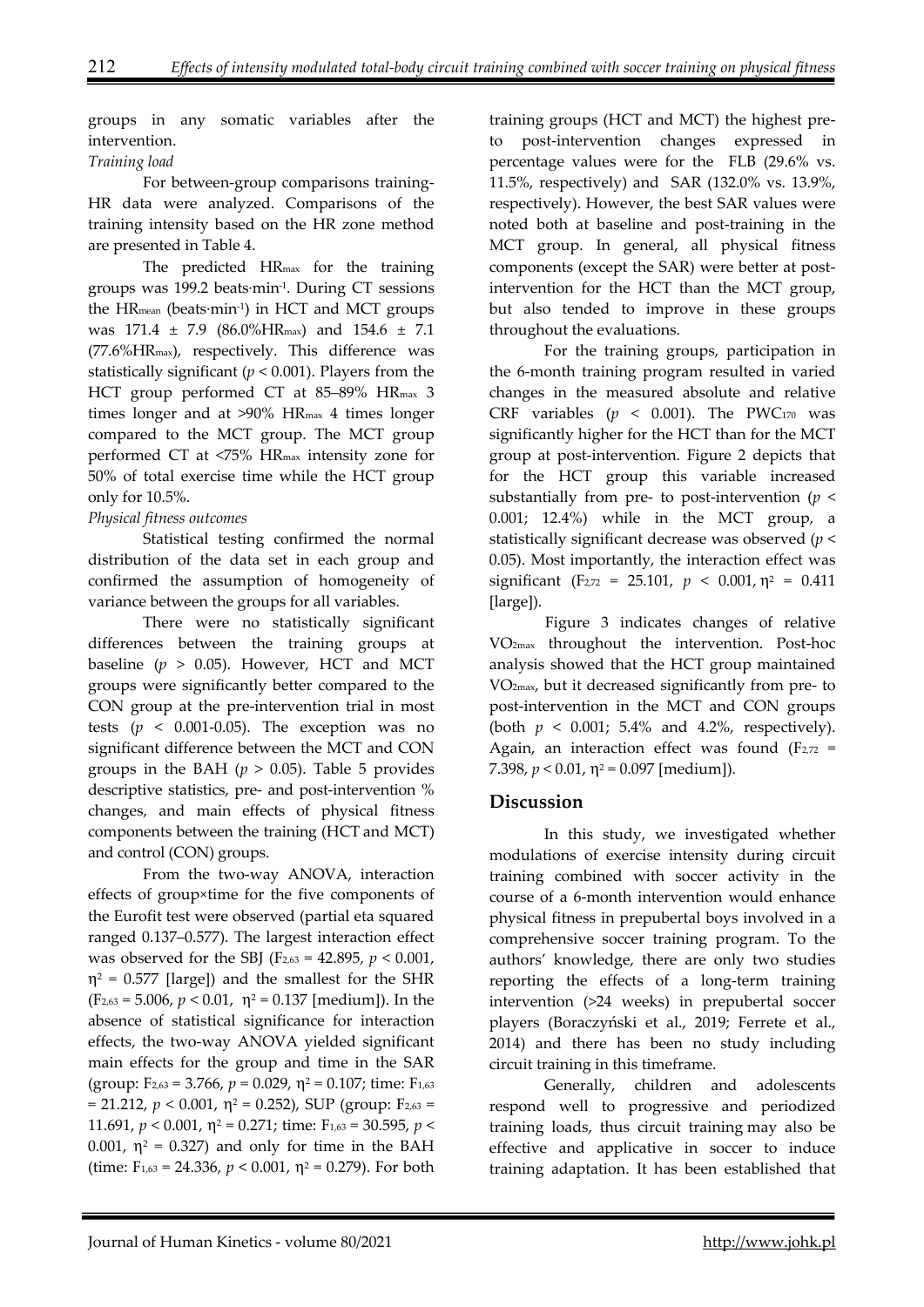partial substitution of the main physical activity (eg. soccer-specific exercises) helps maintain and improve PF components in trained youth (Bergeron, 2007; Stratton et al., 2004). Since more

children and adolescents participate in sports and conditioning programs, sometimes without consideration for the cumulative workload, it is important to establish age-appropriate training guidelines which may enhance athletic performance.

|            |                  |                         |                     |                   | Participants' physical characteristics and calendar/training age (mean $\pm$ SD) | Table 1         |                                   |
|------------|------------------|-------------------------|---------------------|-------------------|----------------------------------------------------------------------------------|-----------------|-----------------------------------|
| Groups     | $\boldsymbol{n}$ | Calendar age<br>(years) | Body height<br>(cm) | Body mass<br>(kg) | Body mass<br>index $(kg/m2)$                                                     | Body fat<br>(%) | Training<br>experience<br>(years) |
| <b>HCT</b> | 22               | $11.2 \pm 0.4$          | $144.7 \pm 7.5$     | $37.3 \pm 7.9$    | $17.3 \pm 2.1$                                                                   | $18.4 \pm 5.0$  | $3.2 \pm 0.8$                     |
| <b>MCT</b> | 24               | $11.1 \pm 0.2$          | $143.1 \pm 7.2$     | $36.6 \pm 7.3$    | $175 + 19$                                                                       | $19.8 \pm 4.4$  | $3.1 \pm 0.6$                     |
| <b>CON</b> | 21               | $11.0 \pm 0.3$          | $144.9 \pm 6.5$     | $38.1 \pm 7.6$    | $17.8 \pm 1.8$                                                                   | $21.3 \pm 5.7$  |                                   |

*Abbreviations: HCT – combined high-intensity circuit-training and soccer program group; MCT – combined medium-intensity circuit-training and soccer program group; CON – control group* 

## **Table 2**

| Detailed description of 6-month total-body circuit training (CT) |                                       |                                                  |                   |           |  |  |  |
|------------------------------------------------------------------|---------------------------------------|--------------------------------------------------|-------------------|-----------|--|--|--|
| Groups                                                           | Combination of exercises              | (Sets/ex. time/ex.                               | Training volume   | Work-rest |  |  |  |
|                                                                  |                                       | intensity $\times$ recovery) (s)                 | per session (min) | ratio     |  |  |  |
| <b>HCT</b>                                                       | Monday (set of ex.1), Wednesday       | 2/30 s/170-190 beats $min^{-1}$                  | 19                | 1:1       |  |  |  |
|                                                                  | (set of ex. 2), Friday (set of ex. 3) | $(85\% - 95\%$ HR <sub>max</sub> $) \times 30$ s |                   |           |  |  |  |
| <b>MCT</b>                                                       | Monday (set of ex.1), Wednesday       | 2/60 s/150-170 beats min-1                       | 28                | 2:1       |  |  |  |
|                                                                  | (set of ex. 2), Friday (set of ex. 3) | $(75\% - 85\%$ HR <sub>max</sub> $) \times 30$ s |                   |           |  |  |  |

*Abbreviations: HCT – combined high-intensity circuit-training and soccer program group; MCT – combined medium-intensity circuit-training and soccer program group; ex. time – exercise time; ex. intensity – exercise intensity; HRmax – maximal heart rate; set of ex. 1, 2 and 3 – for specific information see Table 3* 

**Table 3** 

*Description of a total-body circuit training (CT) exercises incorporated into a standard training session in the indoor setting* 

| a sumum a mining session in the masor setting |                       |                       |  |  |  |  |
|-----------------------------------------------|-----------------------|-----------------------|--|--|--|--|
| Monday                                        | Wednesday             | Friday                |  |  |  |  |
| (set of exercises 1)                          | (set of exercises 2)  | (set of exercises 3)  |  |  |  |  |
| High knee                                     | Back squat            | Triceps dips          |  |  |  |  |
| Box jump                                      | Sit-ups               | Vertical leg crunches |  |  |  |  |
| <b>Butt kick</b>                              | Plank punch           | Incline push-ups      |  |  |  |  |
| Russian twist                                 | Jumping jacks         | Jump squats           |  |  |  |  |
| Burpee                                        | Side skaters          | Side plank            |  |  |  |  |
| Jump tap                                      | Line jumps            | Standing calf raises  |  |  |  |  |
| Walking lunge                                 | Lunges                | Inner thigh lifts     |  |  |  |  |
| Mountain climber                              | Split squat           | Lunge split jumps     |  |  |  |  |
| 40-m repeated sprints                         | 40-m repeated sprints | 40-m repeated sprints |  |  |  |  |
|                                               |                       |                       |  |  |  |  |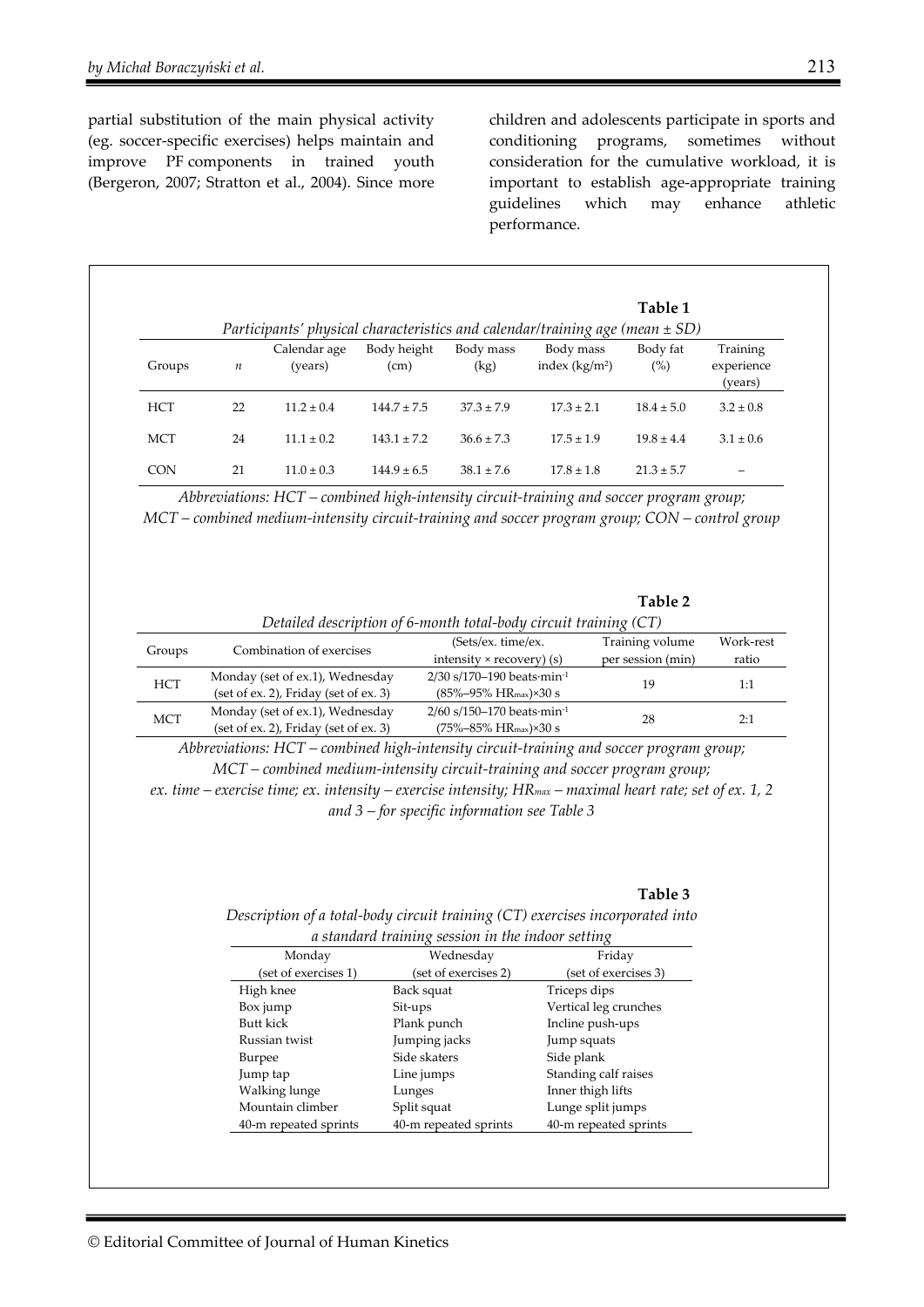#### **Table 4**

*Comparison of time (expressed in minutes and %) spent in different HR zones during CT phases in HCT (n = 22) and MCT (n = 24) groups* 

| Variable                            |       | HCT group | MCT group |       |  |
|-------------------------------------|-------|-----------|-----------|-------|--|
|                                     | (min) | $(\%)$    | (min)     | (%)   |  |
| Total time                          | 19    | 100       | 28        | 100   |  |
| Time at <75% HR <sub>max</sub>      | 2     | 10.53     | 14        | 50.00 |  |
| Time at $75-84\%$ HR <sub>max</sub> | 3     | 15.79     | 10        | 35.71 |  |
| Time at 85–89% HR <sub>max</sub>    | 6     | 31.58     | 2         | 7.14  |  |
| Time at $>90\%$ HR <sub>max</sub>   |       | 42.11     |           | 7.14  |  |

*Abbreviations: HRmax – maximum heart rate; HCT – combined high-intensity circuit training and soccer program group; MCT – combined medium-intensity circuit training and soccer program group* 

#### **Table 5**

*Descriptive statistics (mean ± SD), percentage changes (∆%), and main and interaction effects in eight physical fitness components (without cardio-respiratory fitness) preand post-intervention between the groups* 

| Variables                          | Group      | Pre-<br>intervention | Post-<br>intervention | Pre-Post<br>change $(\Delta\%)$ | Main and Interaction effects                                                                                                                                                                                                                                                       |
|------------------------------------|------------|----------------------|-----------------------|---------------------------------|------------------------------------------------------------------------------------------------------------------------------------------------------------------------------------------------------------------------------------------------------------------------------------|
| Flamingo Balance<br>$(n/60 s)^*$   | HCT        | $8.7 \pm 2.72$       | $6.1 \pm 3.06$        | $+29.6 \pm 12.5$                | Interaction: $F_{2,63} = 5.336$ , $p < 0.01$ , $\eta^2 = 0.145$                                                                                                                                                                                                                    |
|                                    | MCT        | $8.8 \pm 1.77$       | $7.7 \pm 2.15$        | $+11.5 \pm 21.1$                | Group: $F_{2,63} = 8.359$ , $p < 0.001$ , $\eta^2 = 0.210$ t                                                                                                                                                                                                                       |
|                                    | <b>CON</b> | $10.8 \pm 2.72$      | $9.7 \pm 2.75$        | $+10.1\pm1.0$                   | Time: $F_{1,63} = 33.256$ , $p < 0.001$ , $\eta^2 = 0.346$                                                                                                                                                                                                                         |
| Plate Tapping (s)*                 | HCT        | $13.9 \pm 0.96$      | $13.2 \pm 0.86$       | $+5.2 \pm 10.3$                 | Interaction: $F_{2,63} = 5.354$ , $p < 0.01$ , $p^2 = 0.149$                                                                                                                                                                                                                       |
|                                    | MCT        | $14.1 \pm 1.88$      | $13.8 \pm 1.54$       | $+2.1 \pm 17.9$                 | Group: $F_{2,63} = 7.960$ , $p < 0.001$ , $\eta^2 = 0.202 + \#$                                                                                                                                                                                                                    |
|                                    | <b>CON</b> | $15.4 \pm 1.95$      | $15.1 \pm 1.72$       | $+2.0 \pm 11.9$                 | Time: $F_{1,63} = 62.061$ , $p < 0.001$ , $\eta^2 = 0.496$                                                                                                                                                                                                                         |
|                                    | HCT        | $1.0 \pm 4.01$       | $2.2 \pm 3.91$        | $+132.0 \pm 2.6$                | Interaction: $F_{2,63} = 2.907$ , $p = 0.062$ , $\eta^2 = 0.085$                                                                                                                                                                                                                   |
| Sit-and-Reach<br>(cm)              | MCT        | $2.9 \pm 5.31$       | $3.3 \pm 5.46$        | $+13.9 \pm 2.7$                 | Group: $F_{2,63} = 3.766$ , $p = 0.029$ , $\eta^2 = 0.107$ +                                                                                                                                                                                                                       |
|                                    | <b>CON</b> | $-1.4 \pm 6.21$      | $-0.6 \pm 6.01$       | $+56.7 \pm 3.1$                 | Time: $F_{1,63} = 21.212$ , $p < 0.001$ , $\eta^2 = 0.252$                                                                                                                                                                                                                         |
|                                    | <b>HCT</b> | $160.5 \pm 10.02$    | $170.5 \pm 10.98$     | $+6.2 \pm 9.6$                  | Interaction: $F_{2,63} = 42.895$ , $p < 0.001$ , $p^2 = 0.577$                                                                                                                                                                                                                     |
| <b>Standing Broad</b><br>Jump (cm) | <b>MCT</b> | $157.7 \pm 12.54$    | $164.4 \pm 12.80$     | $+4.3 \pm 2.1$                  | Group: $F_{2,63} = 11.446$ , $p < 0.001$ , $\eta^2 = 0.267 \# \xi$                                                                                                                                                                                                                 |
|                                    | <b>CON</b> | $146.7 \pm 15.03$    | $149.1\pm14.73$       | $+1.8 \pm 2.0$                  | Time: $F_{1,63} = 37.604$ , $p < 0.001$ , $\eta^2 = 0.857$                                                                                                                                                                                                                         |
|                                    | <b>HCT</b> | $194.5 \pm 42.79$    | $217.0 \pm 45.60$     | $+11.5 \pm 6.6$                 | Interaction: $F_{2,63} = 22.565$ , $p < 0.001$ , $p^2 = 0.417$                                                                                                                                                                                                                     |
| Hand Grip (N)                      | <b>MCT</b> | $191.9 \pm 24.54$    | $208.3 \pm 26.2$      | $+8.6 \pm 6.8$                  | Group: $F_{2,63} = 1.844$ , $p = 0.167$ , $\eta^2 = 0.055$                                                                                                                                                                                                                         |
|                                    | <b>CON</b> | $180.2 \pm 56.82$    | $187.6 \pm 56.88$     | $+4.1 \pm 0.1$                  | Time: $F_{1,63} = 36.797$ , $p < 0.001$ , $\eta^2 = 0.790$                                                                                                                                                                                                                         |
| Sit-Ups $(n/30 s)$                 | HCT        | $22.5 \pm 3.77$      | $23.8 \pm 3.88$       | $+5.8 \pm 3.0$                  | Interaction: F <sub>2,63</sub> = 2.136, $p = 0.127$ , $\eta^2 = 0.064$                                                                                                                                                                                                             |
|                                    | <b>MCT</b> | $21.9 \pm 3.03$      | $22.5 \pm 2.83$       | $+2.7 \pm 6.5$                  | Group: $F_{2,63} = 11.691$ , $p < 0.001$ , $\eta^2 = 0.271 \# \S$                                                                                                                                                                                                                  |
|                                    | <b>CON</b> | $18.1 \pm 3.55$      | $18.8 \pm 3.10$       | $+3.5 \pm 12.7$                 | Time: $F_{1,63} = 30.595$ , $p < 0.001$ , $\eta^2 = 0.327$                                                                                                                                                                                                                         |
| Bent Arm Hang<br>(s)               | HCT        | $14.6 \pm 6.00$      | $16.4 \pm 5.98$       | $+12.6 \pm 0.2$                 | Interaction: F <sub>2,63</sub> = 0.637, $p = 0.532$ , $\eta^2 = 0.020$                                                                                                                                                                                                             |
|                                    | <b>MCT</b> | $11.5 \pm 8.33$      | $12.6 \pm 8.49$       | $+9.5 \pm 1.9$                  | Group: $F_{2,63} = 1.726$ , $p = 0.186$ , $\eta^2 = 0.052$                                                                                                                                                                                                                         |
|                                    | <b>CON</b> | $11.5 \pm 7.17$      | $12.6 \pm 7.67$       | $+10.0 \pm 6.9$                 | Time: $F_{1,63} = 24.336$ , $p < 0.001$ , $\eta^2 = 0.279$                                                                                                                                                                                                                         |
| Shuttle Run Test<br>$(s)^*$        | HCT        | $21.2 \pm 1.20$      | $20.5 \pm 1.12$       | $+3.4 \pm 6.6$                  | Interaction: $F_{2,63} = 5.006$ , $p < 0.01$ , $p^2 = 0.137$                                                                                                                                                                                                                       |
|                                    | <b>MCT</b> | $21.7 \pm 1.11$      | $21.2 \pm 0.97$       | $+2.1 \pm 12.5$                 | Group: $F_{2,63} = 13.161$ , $p < 0.001$ , $p^2 = 0.295$ +                                                                                                                                                                                                                         |
|                                    | <b>CON</b> | $22.4 \pm 0.62$      | $22.1 \pm 0.59$       | $+1.4 \pm 4.4$                  | Time: $F_{1,63} = 82.780$ , $p < 0.001$ , $\eta^2 = 0.568$                                                                                                                                                                                                                         |
|                                    |            |                      |                       |                                 | Abbreviations: *a lower number denotes a better score; HCT – combined high-intensity circuit-training and soccer<br>program group; MCT – combined medium-intensity circuit-training and soccer program group;<br>$CON$ and $A$ and $AICT$ $MCT$ , $CON$ $HICT$ , $MCT$ $CON$ $CON$ |

*CON – control group †HCT, MCT > CON; #HCT > MCT, CON; §MCT>CON*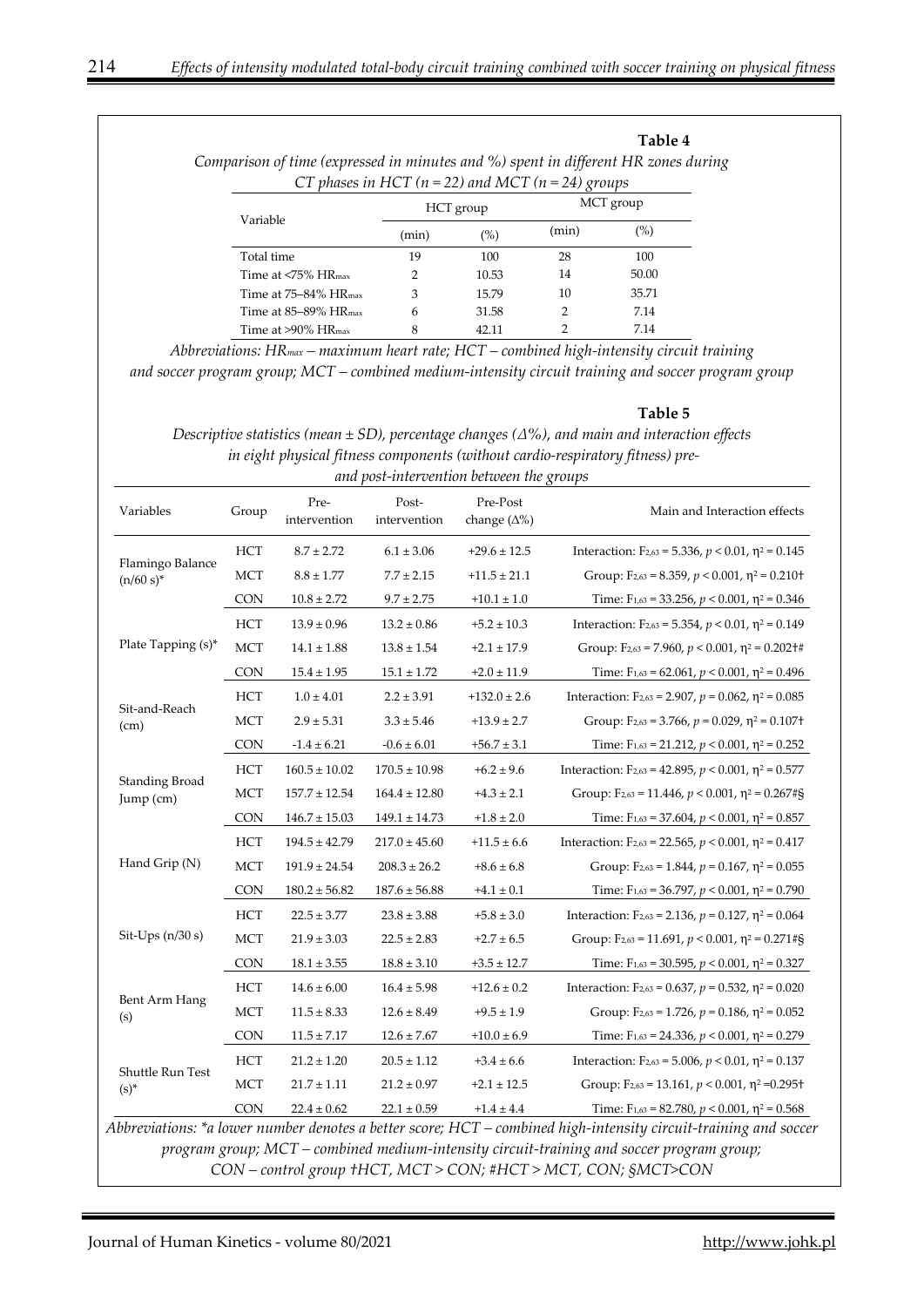

## **Figure 1.**

*Illustration of nine tests from the Eurofit test of physical fitness 1 – total body balance (FLB – Flamingo Balance). Balancing for one minute on one leg on a 3 cm beam; 2 – speed and coordination of upper limb movement (PLT – Plate Tapping); 3 – extent flexibility. Reaching forward as far as possible from a seated position (SAR – Sit-and-Reach); 4 – lower body muscular power (SBJ – Standing Broad Jump). 5 – upper body muscular strength (HG – Hand Grip). The isometric hand and forearm strength was measured under static conditions with the use of the hand dynamometer DR4-P integrated with a tensometric amplifier WTP3 and a computer program MAX\_v\_5.5 (JBA-Zbigniew Staniak, Poland). To allow more detailed interpretation of participants' PF, an additional variable was introduced – relative isometric hand strength (HG) in relation to body mass (N/kg); 6 – abdominal muscular strength and endurance (SUP – Sit-Ups); 7 – upper body muscular strength and endurance (BAH – Bent Arm Hang);* 

*8 - running speed/agility (SHR – 10×5 m Shuttle Run Test);* 

*9 – cardio-respiratory fitness (PWC170 test – Physical Working Capacity).*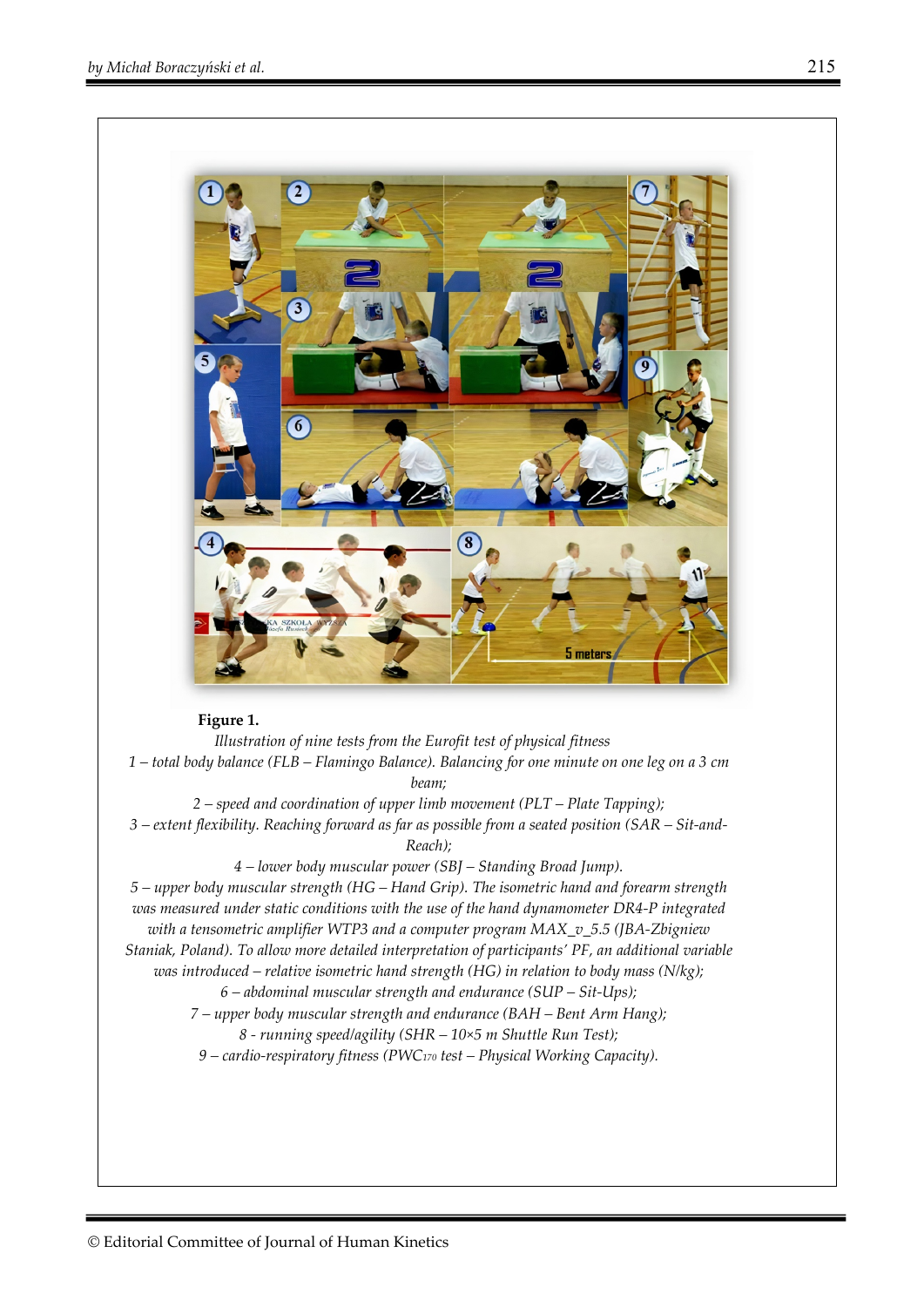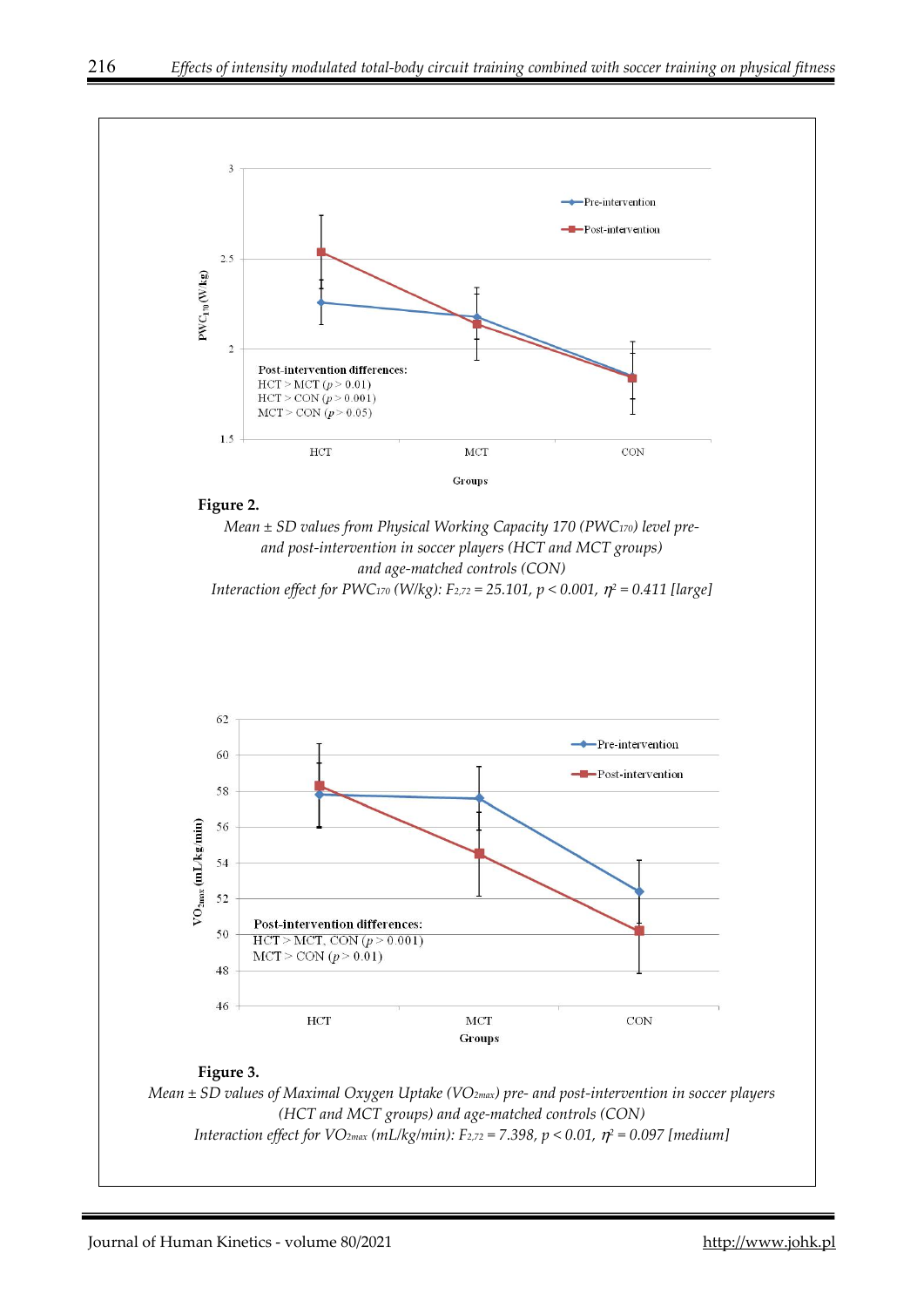More recent studies which investigated trainability of youth with more intense and highvolume training protocols demonstrated significant improvements in selected performance measures in children and adolescents following progressive training programs (Boraczyński et al., 2019; Ferrete et al., 2004; Ozmun et al., 1994). Tsolakis et al. (2006) applied a similar methodological approach, but they tested peripubertal male fencers (11- to 13-year-old boys). Their CT program included 2–3 cycles (3 min of rest between cycles) with 5–7 exercises in each cycle for the upper and lower body (45 s rest intervals between each exercise) and 10–20 repetitions of each exercise. They also modulated exercise intensity which was modified monthly. Contrary to our findings, those authors reported that 12 months of specialized fencing training combined with a CT program in peripubertal boys had no significant effect on handgrip strength and jumping performance.

In our study, out of all Eurofit tests the largest interaction effect was observed for the SBJ. The jump performance results obtained by the HCT, MCT and CON groups post-intervention are comparable with those of several previous studies with prepubertal or pubertal soccer players. For example, Vaeyens et al. (2006) reported values for the SBJ between  $170.1 \pm 14.5$ cm and  $201.5 \pm 13.6$  cm for U13 and U16 elite Belgian soccer players, respectively. It is believed that combining strength training and power training improves explosive performance and power-related skills to a greater extent than any of the two training modalities alone (Fatouros et al., 2000). However, some previous studies showed no improvements in jump performance of soccer players after strength training when slow or normal contraction speed was used in the training protocol (Taiana et al., 1993). These outcomes suggest that the exercise intensity modulation via progression in speed of movement rather than resistance or loads is more important and positively affects jump performance of youth soccer players.

For the HG we noted an evident interaction effect, with the HCT group showing the greatest improvement over the course of 6 months  $(11.5\%, p < 0.001)$ . For comparison, Ozmun et al. (1994) tested eight prepubertal boys. Their participants followed an 8-week resistance

training program and those authors reported improvements in isometric arm strength of 22.6%. Similarly, Christou et al. (2006) found that after 16 weeks of traditional resistance training performed twice a week in addition to soccer training (5 times per week), there were greater increases in upper- and lower-body strength and vertical jump performance (i.e., Squat Jump [SJ] increased by 31%) as compared to soccer training (i.e., SJ increased by 9.8%). Simultaneously, we noted no interactions in two other tests measuring abdominal muscular strength and endurance (SUP) and upper-body muscular strength and endurance (BAH). However, we identified a significant main effect for the group in SUP where the HCT group was significantly better than the MCT and both training groups presented a higher performance level compared to controls. It is in line with Vaeyens et al. (2006) who observed that elite and sub-elite adolescent soccer players performed significantly better than non-elite players on the BAH. It should be also noted that we applied a medium-frequency (3 times per week) moderate or high-intensity CT program, using basic core, lower- and upper-body strength exercises and not sport specific strength exercises. In this sense, a lack of specificity in the CT phase of training could be another reason which may explain partly underestimated muscular strength improvements observed in the training groups. It may be speculated that somatic changes were less significant. One must note that body mass has a significant impact on BAH results. Still, it was not an expected outcome as strength abilities exhibit the largest trainability (Faigenbaum, 2019).

PLT results are strictly associated with frequency of movement. In the present study we again identified an interaction effect with a large effect size  $(2 = 0.149)$  for the PLT where the HCT group showed the best results at two time points and the highest pre- to post-intervention improvement (5.2%). The other groups presented stable and comparable percentage increases in PLT times albeit the MCT group exhibited significantly better outcomes. We suppose that these outcomes were due to specific neural adaptation, such as increased motor unit recruitment and coordination following the highintensity CT protocol applied in the HCT group. In previous studies improved coordination of the involved muscle groups has been reported after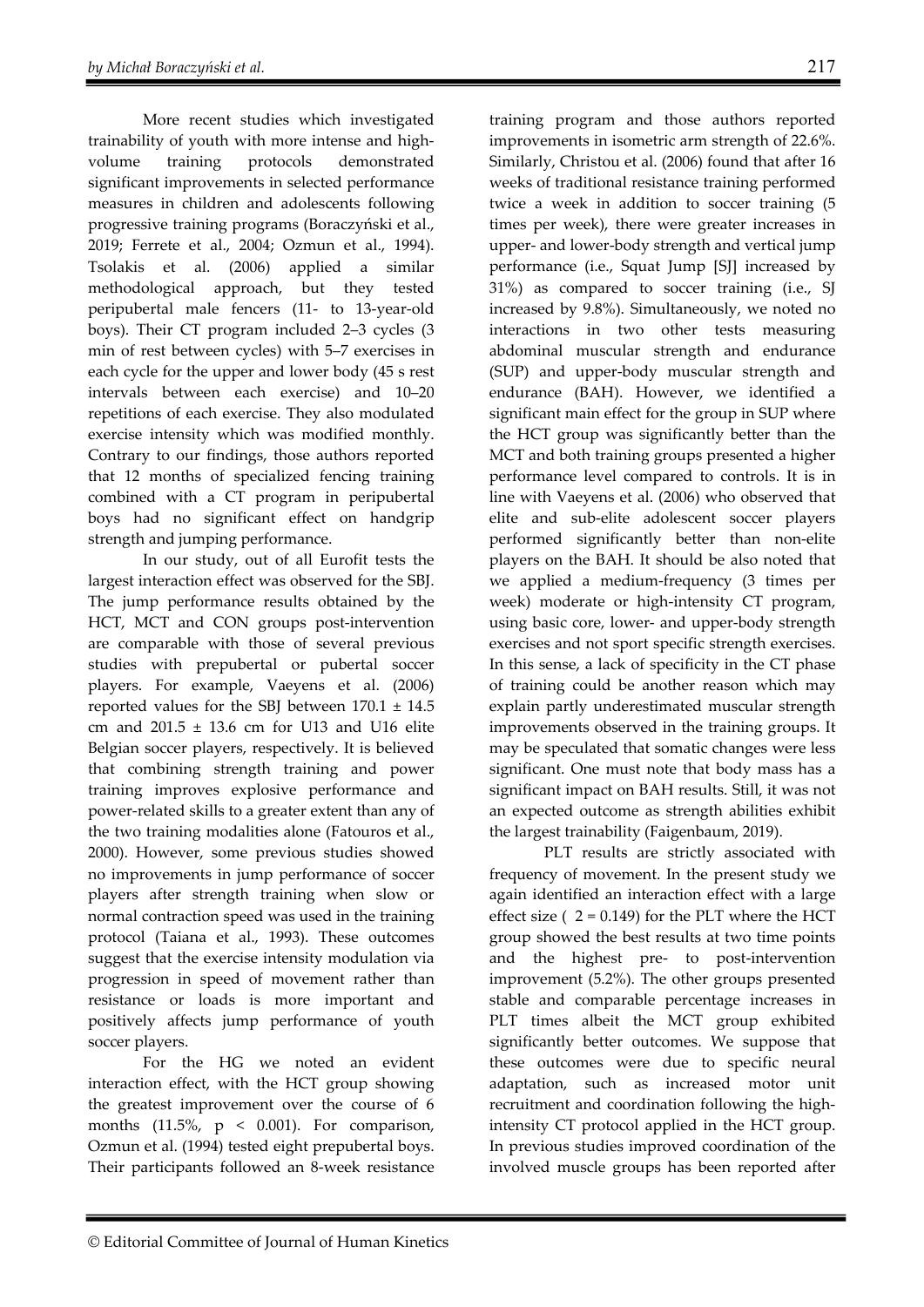resistance training programs in children and adolescents (Ozmun et al., 1994). It is believed that these gains are derived largely from neuromuscular adaptation in prepubertal children.

Balance during the unstable stance is indispensable in soccer and a high level of this ability may reduce lower extremity injuries in youth soccer players (Malliou et al., 2004). In this study, the observed training effects in the HCT group indicate that the methodological approach used in the high-intensity CT protocol is appropriate for enhancement in body balance. One must note that the Flamingo Balance test designed in respect to Eurofit norms is a test which assesses the single-leg balance level and strength of muscles which support this postural position. A recent study confirmed a strong relationship between isometric strength and balance ability amongst youth elite soccer players (Chtara et al., 2016). In the present study the 3 sets of exercises applied in both CT protocols were conducted with a weight-bearing position and these activities were performed with articular and muscular mobilization. This stresses the role of proprioception as an important factor promoting functional stability in soccer (Boraczyński et al., 2019).

The increase in flexibility of hamstrings and lower back muscles in the HCT group was non-significant and reached a lower level at postintervention than the initial level observed in the MCT group. Based on these results, it seems that participation in applied soccer training supplemented by resistance-type CT does not impair flexibility development. Research performed in adults reported that if stretching exercises were part of the strength training program, flexibility would not be impaired and it might even increase (Thrash & Kelly, 1987). In this study, dynamic stretching exercises were performed before, and static stretching exercises after the CT sessions. Previous studies involving prepubertal boys reported either increases or no changes in flexibility after strength training when using programs with low to moderate volume and intensity (Faigenbaum et al., 1996; Falk et al., 1996). Ferrete et al. (2004) observed the effects of 26-week on-field combined strength and highintensity training on the physical performance capacity among 24 prepubertal soccer players. A

significant increase and decrease (both  $p \leq 0.05$ ) were observed in the SAR test in soccer and control groups between baseline and post-test (7.3%; ES = 0.37 and −13.1%; ES = 0.94, respectively).

Sprinting ability is especially important in soccer during early puberty when growth-related differences are equalized. In our study agility (10×5 m) was improved to a greater extent in the HCT group versus the MCT group (pre- to postintervention improvement was 3.4% and 2.1%, respectively). This indicates the greater efficiency of the high-intensity CT protocol which was concluded by repeated 40 m shuttle runs. Taking into account some differences regarding adopted CT protocols, physiological responses (HR increases) during the workout corroborate data from previous studies. Baquet et al. (2002) showed that a 7-week aerobic running program with 20 girls and 13 boys (training intensities were 78– 95% HRmax) significantly increased their maximal shuttle-running velocity. Additionally, Vaeyens et al. (2006) found that speed was one of the factors that discriminated between elite and sub-elite players at the ages of 13 and 14 years. As concluded by Mendez-Villanueva et al. (2011), large correlations among acceleration, maximum running speed, and repeated-sprint performance in the U14 soccer group suggest that these physical qualities in youth soccer players might be considered a general quality, which is likely to be related to qualitative adaptation which accompany maturation.

Regarding cardio-respiratory assessment, the most important result was a substantial increase in the PWC170 index in the HCT group (from 2.26 to 2.54 W/kg), while it decreased nonsignificantly in MCT and CON groups. The age dynamics of PWC170 in youth soccer players is closely related to the dynamics of somatic development. The most significant periods in the development of the PWC170 index in youth soccer players is the age of 13 and 15 years (Shakhanova et al., 2015). This index to a greater extent than VO2max characterizes the vegetative component of adaptation, the degree of the regulatory systems' stress, and the reactivity of the cardiovascular system. Also, aerobic capacity expressed as absolute and relative VO2max increased in the HCT group by 8.2% and 0.9%, respectively. It is worth noting that relative VO2max decreased significantly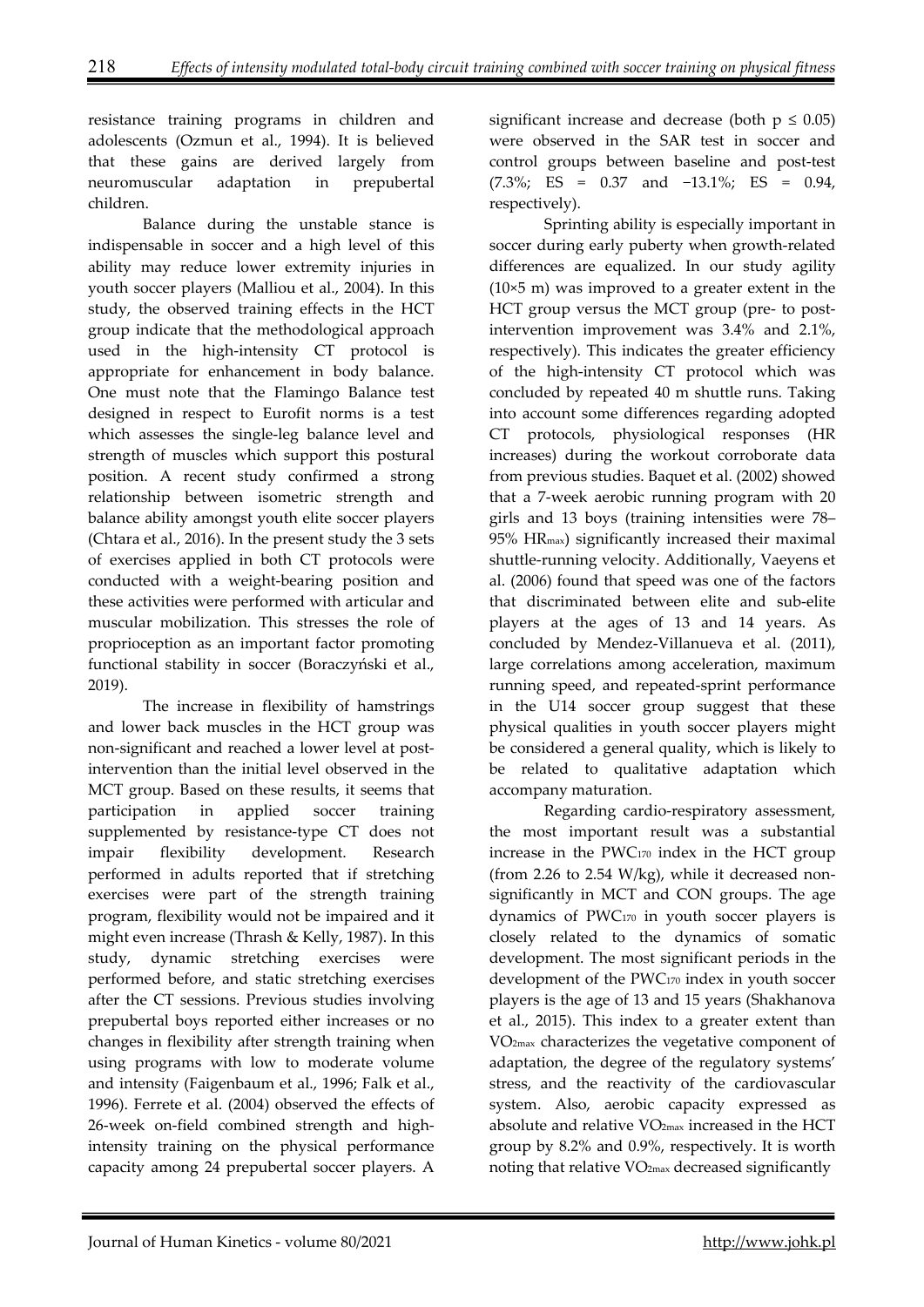$(p < 0.01)$  from pre- to post-intervention in the MCT and CON groups, while the change in absolute VO2max was non-significant in these groups. However, observed decreases in relative VO2max do not indicate deterioration of aerobic capacity, but the effect of somatic development. Indeed, as long as training intensity is sufficient, improvements have been seen in both prepubertal and adolescent children. While training adaptation especially in terms of long-term intervention can occur in the prepubertal population, in some circumstances it appears to be blunted. For example, Baquet et al. (2002) reported the effects of a 7-week (twice per week) high-intensity intermittent training program on peak VO2 of prepubertal boys. Peak VO2 increased by 8.2% compared with a 1.9% reduction in 20 maturity-matched control participants. The results demonstrated that prepubertal children can increase peak VO2 with high intensity aerobic exercise. Baquet et al. (2003) reviewed multiple training studies and showed that endurance training led to improvements in cardio-respiratory fitness of children and adolescents of all ages, especially when the intensity of effort was high  $(\geq 80\%$  of HR<sub>max</sub>). Moreover, they found an average increase in VO2max of 10% (7% more than it would be expected as a consequence of normal growth). It is known that  $VO<sub>2max</sub>$  increases with age, but this relationship is more dynamic since pubertal maturation is initiated. For male elite junior players, average VO<sub>2max</sub> is 160-190 mL⋅kg<sup>0.75</sup>⋅min<sup>-1</sup> (or 55-65 mL∙kg-1∙min-1) (Nowacki et al., 1988). Overall, VO2max values obtained in this study were slightly lower than 60 mL∙kg-1∙min-1. The values obtained by HCT and MCT groups are considered to be appropriate for boys of this age, are higher than those obtained for non-athlete age-matched controls (Tomkinson et al., 2018), and are slightly higher than values reported by other investigators for training groups in the same phase of maturation (LeMura et al., 1999). Furthermore, the regular progression of VO2max values is essential for soccer players as Helgerud et al. (2001) showed that increasing VO2max by 11% increased match intensity by 5% in male elite junior soccer players. However, there exists a strong notion that sports specific endurance CT is effective in improving VO2max.

# **Limitations of the study**

The main limitation of our study is the lack of a training group involved in comprehensive soccer training without the supplementary CT protocol. This would have helped in objective differentiation of training effects between the regular soccer program only and the program enhanced by CT of variable intensity. Moreover, when reporting changes between the training groups and controls in the 10×5 m shuttle run test, bent-arm-hang and standing broad jump, neither body mass nor fatfree mass were statistically controlled. Another limitation is that little research is available on the long-term effects of CT in prepubertal soccer players, which limits the in-depth comparative analysis. Concerning other studies using different training protocols with manipulations of exercise intensity, the differences in this measure may also have contributed to conflicting results, compared to our study. Another limitation may include the non-specific evaluation of VO2max through a cycle test instead of a running exercise protocol.

# **Conclusions**

In conclusion, application of the intensity-controlled total-body CT protocol composed of basic core, upper- and lower-body strength exercises with mobility exercises concluded by repeated 40-m shuttle runs has a potential to effectively enhance such physical fitness components as single-leg balance, speed and coordination of upper limbs, explosive power of lower extremities, isometric hand and forearm strength, as well as maximal shuttle-running speed. Our study provides evidence that, when the purpose is to improve multiple physical fitness components of youth soccer players, highintensity circuit-training combined with regular soccer training performed 3 times a week for a 6 month period is practicable and does not interfere with a standard training schedule. Our findings also suggest that strength and power adaptation is unaffected when circuit training and soccer training is performed concurrently over a 6 month comprehensive soccer training program. The results also highlight the relevance of nonspecific tests at different ages during the prepubertal period as they provide insight into physical performance not affected by soccerspecific skills. Age-specific reference values for the total sample of youth soccer players may be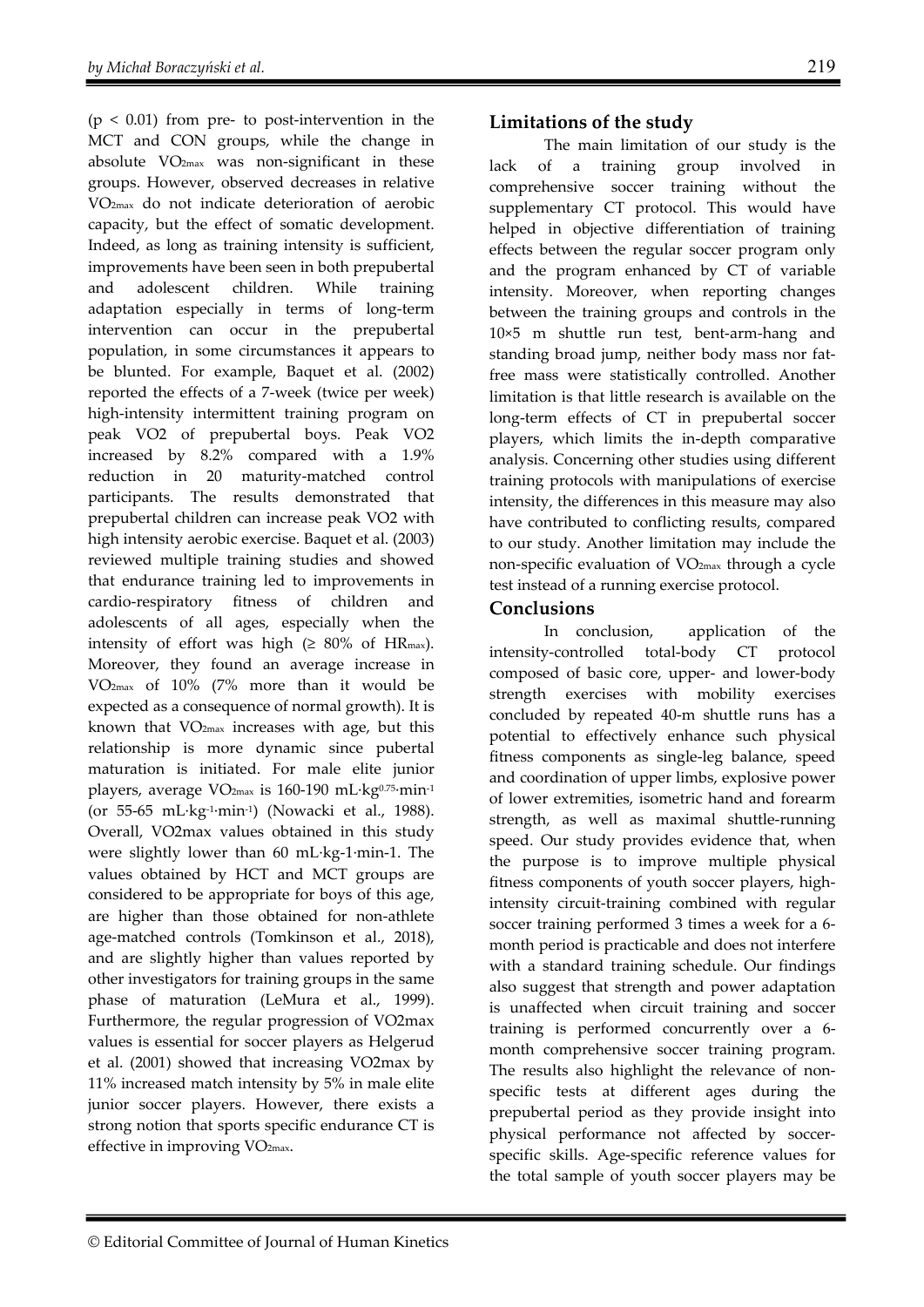useful for coaches in both talent identification and athletic development evaluation. Further studies in this area will enable us to give more general recommendations for the use of circuit training in

the development of functional and generic physical fitness in youth soccer players.

## **Acknowledgements**

The authors would like to acknowledge and thank all participants and a NAKI soccer academy for their involvement in the research study.

## **References**

- Baquet, G., Berthoin, S., Dupont, G., Blondel, N., Fabre, C., & Van Praagh, E. (2002). Effects of high intensity intermittent training on peak VO2 in prepubertal children. *International Journal of Sports Medicine*, *23*(06), 439–444. https://doi.org/10.1055/s-2002-33742
- Baquet, G., Van Praagh, E., & Berthoin S. (2003). Endurance training and aerobic fitness in young people. *Sports Medicine*, *33*(15), 1127–1143. https://doi.org/10.2165/00007256-200333150-00004
- Bergeron, M.F., Mountjoy, M., Armstrong, N., Chia, M., Côté, J., Emery, C.A., Faigenbaum, A., Hall, G., Kriemler, S., Léglise, M., & Malina, R.M. (2015). International Olympic Committee consensus statement on youth athletic development. *British Journal of Sports Medicine*, *49*(13), 843–851. https://doi.org/10.1136/bjsports-2015-094962
- Boone, J., & by Design, A. (2011). *Soccer Circuit Training*. *The Best of Soccer Journal: An NSCAA Guide to Soccer Coaching Excellence*, 180.
- Boraczyński, M.T., Sozański, H.A., & Boraczyński, T.W. (2019). Effects of a 12-Month Complex Proprioceptive-Coordinative Training Program on Soccer Performance in Prepubertal Boys Aged 10– 11 Years. *The Journal of Strength and Conditioning Research*, *33*(5), 1380–1393. https://doi.org/10.1519/jsc.0000000000001878
- Brantlov, S., Jødal, L., Lange, A., Rittig, S., & Ward, L.C. (2017). Standardisation of bioelectrical impedance analysis for the estimation of body composition in healthy paediatric populations: a systematic review. *The Journal of Medical Engineering & Technology, 41*(6), 460–479. https://doi.org/10.1080/03091902.2017.1333165
- Buchheit, M., Mendez-Villanueva, A., Simpson, B.M., & Bourdon, P.C. (2010). Match running performance and fitness in youth soccer. *International Journal of Sports Medicine*, *31*(11), 818–825. https://doi.org/10.1055/s-0030-1262838
- Buchheit, M., Simpson, M.B., Al Haddad, H., Bourdon, P.C, & Mendez-Villanueva, A. (2012). Monitoring changes in physical performance with heart rate measures in young soccer players. *European Journal of Applied Physiology*, *112*(2), 711–723. https://doi.org/10.1007/s00421-011-2014-0
- Casamichana, D., & Castellano, J. (2010). Time–motion, heart rate, perceptual and motor behaviour demands in small-sides soccer games: Effects of pitch size. *European Journal of Sport Science*, *28*(14), 1615–1623. https://doi.org/10.1080/02640414.2010.521168
- Christou, M., Smilios, I., Sotiropoulos, K., Volaklis, K., Pilianidis, T., & Tokmakidis, S.P. (2006). Effects of resistance training on the physical capacities of adolescent soccer players. *The Journal of Strength and Conditioning Research*, *20*(4), 783–791. https://doi.org/10.1519/00124278-200611000-00010
- Chtara, M., Chaouachi, A., Levin, G.T., Chaouachi, M., Chamari, K., Amri, M., & Laursen, P.B. (2008). Effect of concurrent endurance and circuit resistance training sequence on muscular strength and power development. *The Journal of Strength and Conditioning Research*, *22*(4), 1037–1045. https://doi.org/10.1519/jsc.0b013e31816a4419
- Chtara, M., Rouissi, M., Bragazzi, N.L., Owen, A.L., Haddad, M., & Chamari, K. (2016). Dynamic balance ability in young elite soccer players: implication of isometric strength. *The Journal of Sports Medicine and Physical Fitness*, *58*(4), 414–420. https://doi.org/10.23736/s0022-4707.16.06724-4
- Cohen, J. (1988). *Statistical power analysis for the behavioral sciences* (2nd ed.). Mahweh: Lawrence Erlbaum Associates.
- Cole, T.J., Flegal, K.M., Nicholls, D., & Jackson, A.A. (2007). Body mass index cut offs to define thinness in children and adolescents: international survey. *British Medical Journal*, *335*(7612), 194.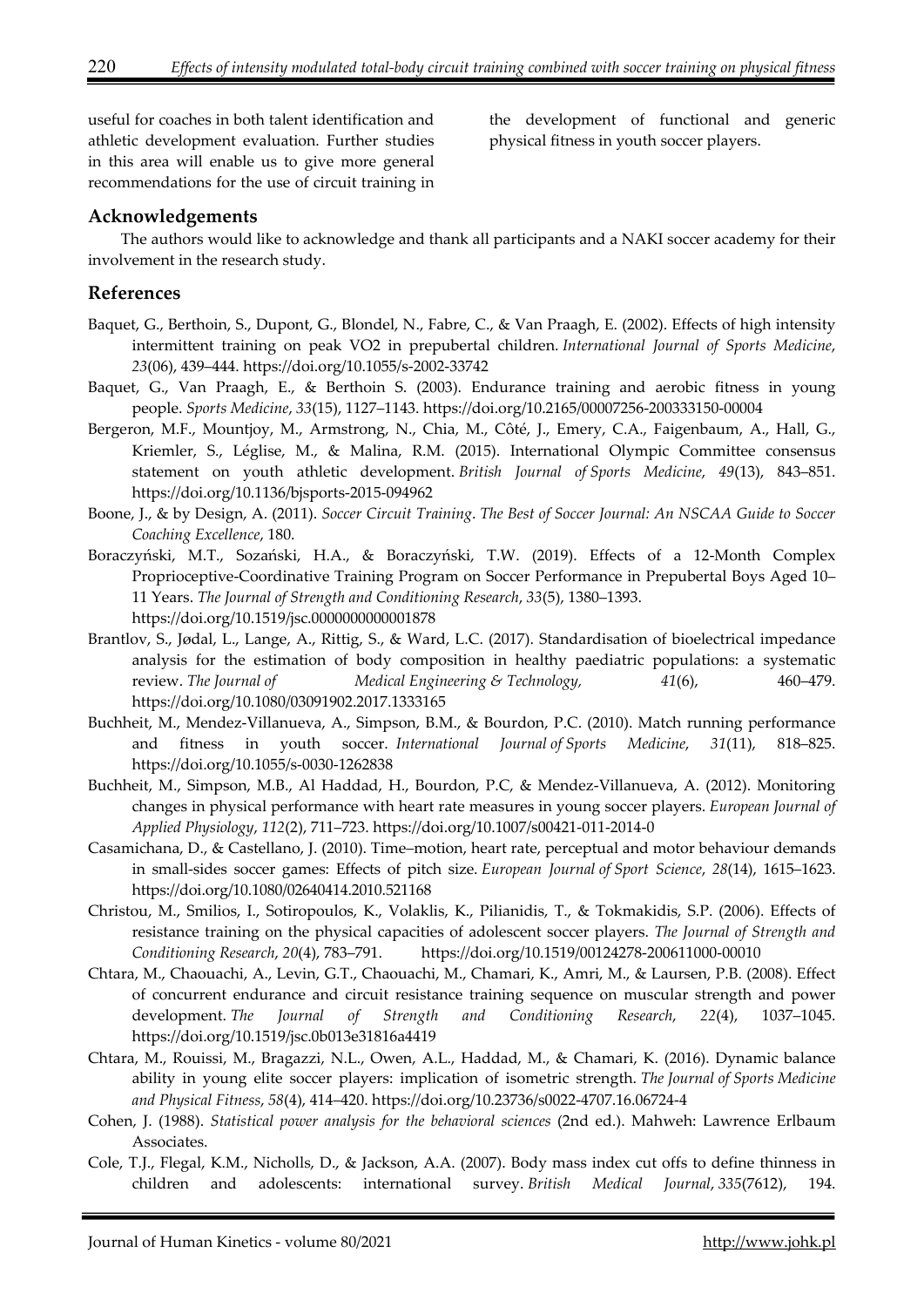https://doi.org/10.1136/bmj.39238.399444.55

- Davies, P.L., & Rose, J.D. (2000). Motor skills of typically developing adolescents: awkwardness or improvement?. *Physical & Occupational Therapy in Pediatrics*, *20*(1), 19–42. https://doi.org/10.1080/j006v20n01\_03
- Faigenbaum, A.D., French, D.N., Lloyd, R.S., & Kraemer, W.J. (2019). Strength and power training for young athletes. In R. S. Lloyd & J. L. Oliver (Eds.), *Strength and Conditioning for Young Athletes: Science and Application* (2nd ed.) (pp.131–154). New York, NY: Routledge. https://doi.org/10.4324/9781351115346-7
- Faigenbaum, A.D., Westcott, W.L., Micheli, L.J., Outerbridge, A.R., Long, C.J., LaRosa-Loud, R., & Zaichkowsky, L.D. (1996). The effects of strength training and detraining on children. *The Journal of Strength and Conditioning Research*, *10*(2), 109–114.
- https://doi.org/10.1519/1533-4287(1996)010%3C0109:teosta%3E2.3.co;2 Falk, B., & Mor, G. (1996). The effects of resistance and martial arts training in 6-to 8-year-old boys. *Pediatric* 
	- *Exercise Science*, *8*(1), 48–56. https://doi.org/10.1123/pes.8.1.48
- Fatouros, I.G., Jamurtas, A.Z., Leontsini, D., Taxildaris, K., Aggelousis, N., Kostopoulos, N., & Buckenmeyer, P. (2000). Evaluation of plyometric exercise training, weight training, and their combination on vertical jumping performance and leg strength. *The Journal of Strength and Conditioning Research*, *14*(4): 470–476.

https://doi.org/10.1519/00124278-200011000-00016

- Ferrete, C., Requena, B., Suarez-Arrones, L., & Sáez de Villarreal, E. (2014). Effect of strength and highintensity training on jumping, sprinting, and intermittent endurance performance in prepubertal soccer players. *The Journal of Strength and Conditioning Research*, *28*(2), 413–422. https://doi.org/10.1519/jsc.0b013e31829b2222
- Helgerud, J., Engen, L.C., Wisløff, U., & Hoff, J. (2001). Aerobic endurance training improves soccer performance. *Medicine & Science in Sports & Exercise*, *33*(11), 1925–1931. https://doi.org/10.1097/00005768-200111000-00019
- Hoff, J., & Helgerud, J. (2004). Endurance and strength training for soccer players. *Sports Medicine*, *34*(3), 165– 180. https://doi.org/10.2165/00007256-200434030-00003
- Mahon, A.D., Marjerrison, A.D., Lee, J.D., Woodruff, M.E., & Hanna, L.E. (2010). Evaluating the prediction of maximal heart rate in children and adolescents. *Research Quaterly Exercise and Sport*, *81*(4), 466–471. https://doi.org/10.1080/02701367.2010.10599707
- Malliou, P., Gioftsidou, A., Pafis, G., Beneka, A., & Godolias, G. (2004). Proprioceptive training (balance exercises) reduces lower extremity injuries in young soccer players. *Journal of Back and Musculoskeletal Rehabilitation*, *17*(3-4), 101–104. https://doi.org/10.3233/bmr-2004-173-403
- Mendez-Villanueva, A., Buchheit, M., Kuitunen, S., Douglas, A., Peltola, E., & Bourdon, P. (2011). Agerelated differences in acceleration, maximum running speed, and repeated-sprint performance in young soccer players. *Journal of Sports Sciences*, *29*(5), 477–484. https://doi.org/10.1080/02640414.2010.536248
- Milanović, Z., Sporiš, G., Trajković, N., James, N., & Šamija, K. (2013). Effects of a 12 week SAQ training programme on agility with and without the ball among young soccer players. *Journal of Sport Science and Medicine*, *12*(1), 97.
- Nowacki, P.E., Cai, D.Y., Buhl, C., & Krümmelbein, U. (1998). Biological performance of German soccer players (professional and junior) tested by special ergometry and treadmill methods. In T. Reilly, A. Lees, K. Davids & W.J. Murphy (Eds.), *Science and football* (pp. 145-157). London/New York: E & FN Spon.
- Ortega, F.B., Ruiz, J.R., Castillo, M.J., & Sjöström, M. (2008). Physical fitness in childhood and adolescence: a powerful marker of health. *International Journal of Obesity*, *32*(1), 1–11. https://doi.org/10.1038/sj.ijo.0803774
- Ozmun, J.C., Mikesky, A.E., & Surburg, P.R. (1994). Neuromuscular adaptations following prepubescent strength training. *Medicine & Science in Sports & Exercise*, *26*(4), 510–514. https://doi.org/10.1249/00005768-199404000-00017
- Peñailillo, L., Espíldora, F., Jannas-Vela, S., Mujika, I., & Zbinden-Foncea, H. (2016). Muscle strength and speed performance in youth soccer players. *Journal of Human Kinetics*, *50*(1), 203–210. https://doi.org/10.1515/hukin-2015-0157